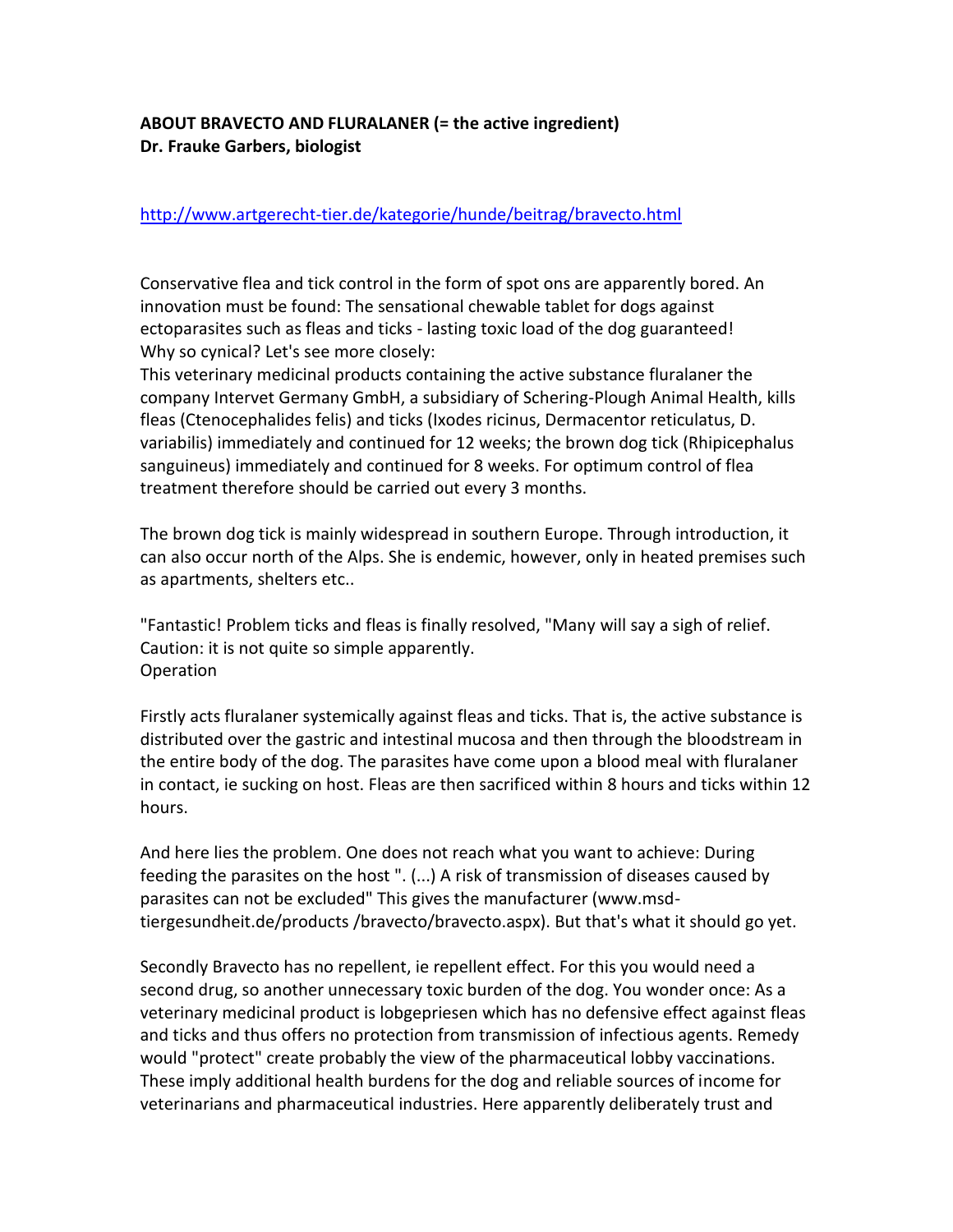good faith of the farmers are exploited in order to gain a business advantage. A perfidious approach!

Third, the long interval effect of fluralaner based on certain pharmacokinetic properties (pharmacokinetics = totality of all processes experienced by a drug in the body): strong enrichment preferably in the adipose tissue, followed by liver, kidney and muscle relatively slow decrease in concentration in plasma (half-life 12 days) The active substance remains thus far in the dog's body. Overweight or obese dogs are more at risk for toxic accumulation than normal weight dogs (ditto man).

If the application as recommended repeated every three months, it could possibly lead to cumulative effects. The body is the "stuff" Never going, liver and kidneys must work constantly at full speed. Hardly a chance to detox. Instead threaten longer-term liver and kidney damage with corresponding symptoms and symptoms. In this sense, the dog is truly gone to the dogs!

Even a toxic load of the brain with fluralaner in dogs can not be ruled out clearly: fluralaner has an inhibitory effect on the nervous system of fleas and ticks by blocking the nerve impulses to the cell membranes. The parasites are paralyzed and die from it. Really only toxic for the parasites?

Specifically: fluralaner has an affinity for the so-called GABA (y-aminobutyric acid) - and glutamate receptors. By "controlling" of these receptors, the chloride channels open in the cell membranes of nerve and muscle cells. The chloride influx into the cell increases and the hyperpolarization of the cell membrane prevents excitation forwarding. This process involves all parts of the body (limbs, respiratory system, etc.).

However, the mentioned receptors exist just in the brain of the dog (and all other mammals). GABA receptors are widely distributed in the CNS (brain and spinal cord), the neurotransmitter GABA makes here about 30% of the amount of neurotransmitters! He is the most important inhibitory (inhibitory) neurotransmitter in humans. An intact blood-brain barrier protects the central nervous system - and therefore also the GABA receptors - from toxic substances or compounds. Whether fluralaner the blood-brain barrier really can not overcome, however, is not entirely clear.

Anthelmintics (wormers) with avermectins as drug apparently operate on the same principle as fluralaner. They also inhibit the nervous system due to their affinity for GABA receptors.

Therefore, in the following some quotes on the effects of avermectins: "In addition, the intact blood-brain barrier is in vertebrates hardly permeable to avermectins, but it comes nevertheless also on neurons of the mammalian brain to an increase GABA-ergic processes ..." said a dissertation at the University of Munich from 2011 (http : //edoc.ub.uni-muenchen.de/13502/1/Schnerr\_Cornelia\_U.pdf).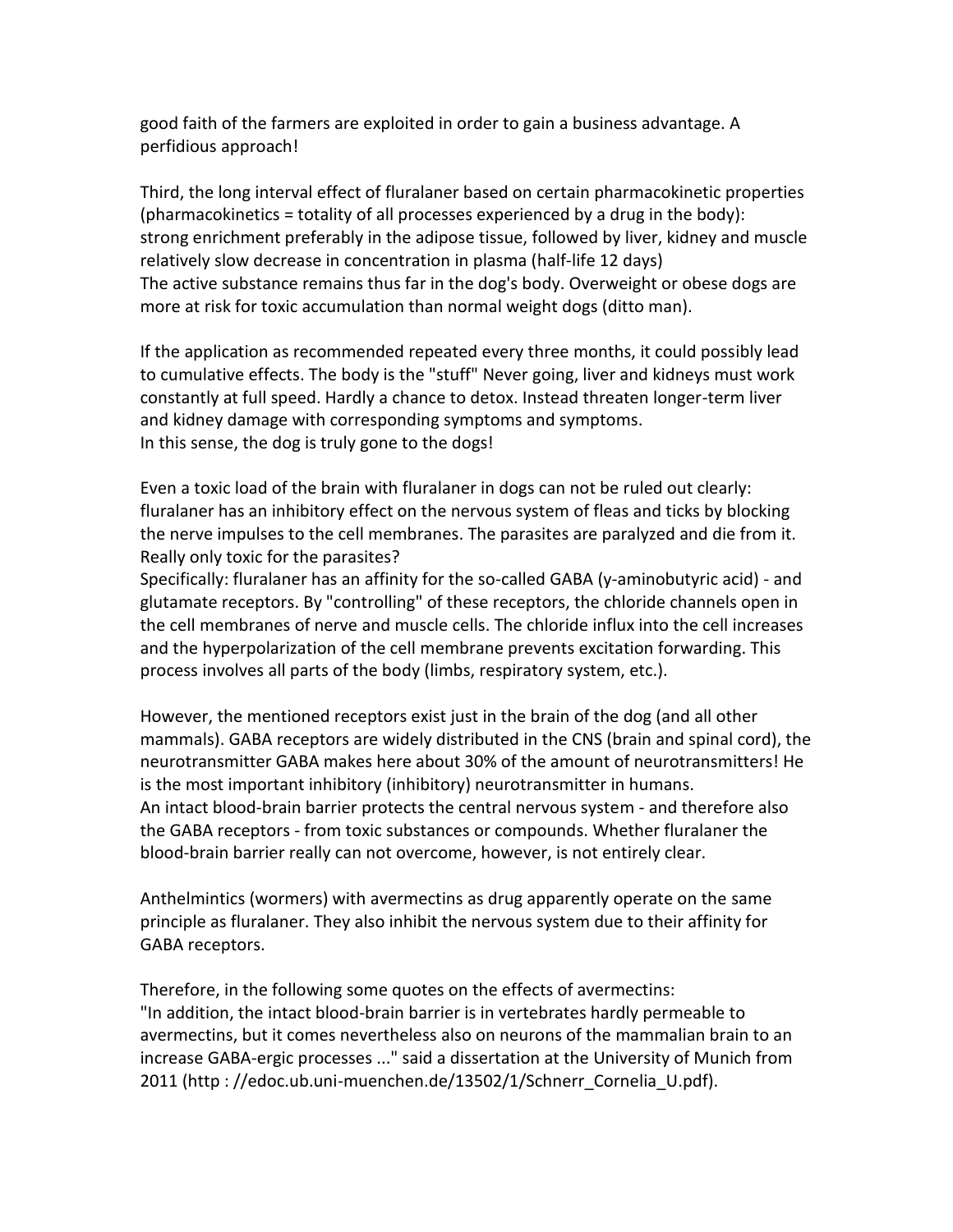In plain English: Although an intact blood-brain barrier in the mammalian brain for avermectins - hardly! - Should be permeable, occur when administering this drug to enhanced responses to the GABA-specific neurons. Quite as the impermeable bloodbrain barrier is then probably not! For example, birds (especially finches and budgerigars) react to this remedy with fatigue. For dogs with the so-called MDR1-defect small amounts can be deadly! http://www.pan-germany.org/deu/~news-1220.html

"Because GABA is also found in the brain of mammals which are binding to GABA receptors is also regarded as the cause of the toxic effects of avermectins ..." (http://borna-borreliose-herpes.de/allgemein/wurmkurenwirkstoffe.htm). Avermectins are lipophilic (fat loving) compounds, therefore,

"... Can avermectins diffuse through the membranes of each intact blood-brain barrier." (Http://www.vetpharm.uzh.ch/reloader.htm?clinitox/toxdb/SWN\_022.htm?clinitox/sw n/toxiswn.htm)

Cell membranes are made of fatty molecules known mostly! Risk of accumulation

It is interesting in this context, a publication on avermectins (www.pangermany.org/deu/~news-1220.html) by Dr. Andreas Becker. He mentioned neurodegenerative changes in the stem and cerebellum of beagles in a 53-week trial with avermectin! Long-term damage can not therefore be ruled out. And neither for nor for avermectins isoxazolines (fluralaner), the "work" on the same pharmacokinetic principle. All statements regarding potential side effects of these drugs is based on shorter-term experiments presumably as said above. Thus, although the acute toxic exposure is detected, but not cumulative effects of the substances.

"It is true that from the Dutch toxicologist Henk Tennekes again called to mind Haber`sche rule: In cumulative or summation poisons the effect produced is the product of concentration and time, if not elimination or degradation of the drug occurs. Ie. If the amount of such a deadly poison is 365 grams per day, the death one year occurs as with a daily intake of 1 gram. The approval of the avermectin "Ivermectin" by the EMA (European Medicines Agency), only the acute toxicity was considered. In a 53-week trial in Beagle dogs with the avermectin "Eprinomectin" In 1994 neurodegenerative changes in the stem and cerebellum have been observed. "Http://www.pan-

germany.org/deu/~news-1220.html

Ever the question arises why Bravecto is not as sold as an anthelmintic? Can make more profit with two separate, supposedly specifically acting antiparasitic?

A few words about the international significance of fluralaner.

Medications such as valdecoxib and parecoxib as selective Cyclooxigenasehemmer in nonsteroidal antiinflammatory drugs belong to the same drug class as fluralaner, namely the isoxazolines.

Valdecoxib is no longer admitted of 2005. Parecoxib was taken in Switzerland from safety concerns from the market, in the US this drug is not authorized. In Germany, however, parecoxib is still on the market. Every reader fancy himself his judgment ...